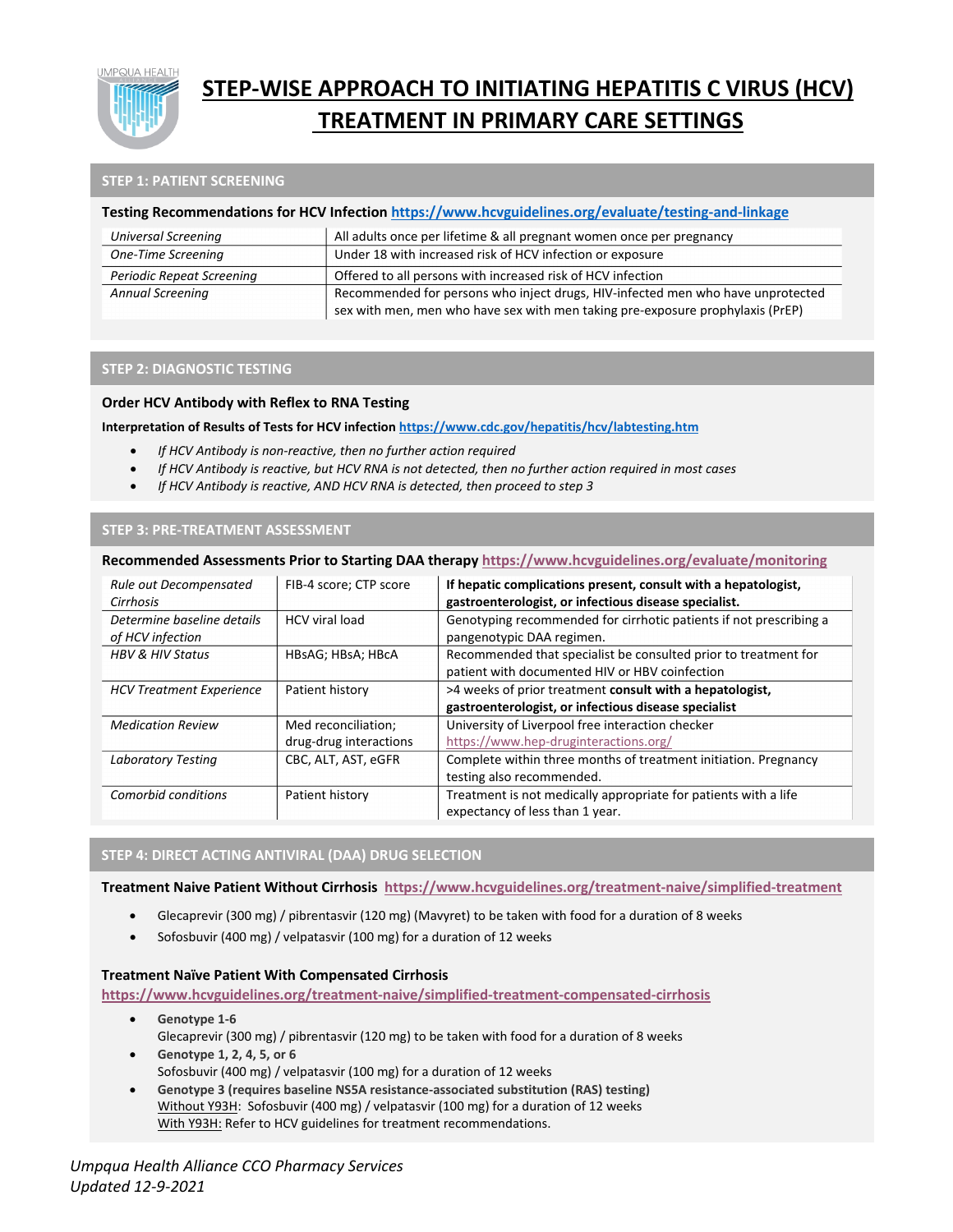

## **STEP-WISE APPROACH TO INITIATING HEPATITIS C VIRUS (HCV) TREATMENT IN PRIMARY CARE SETTINGS**

#### **STEP 5: COORDINATE CASE MANAGEMENT**

#### **Case Management Requirements of Oregon Health Authority (OHA)**

All members with coverage through Oregon Medicaid or a CCO (such as UHA) must be offered case management at the start of HCV treatment with goals including:

- 
- 
- 
- *\* Adherence to medication regimen \* Compliance with viral load testing*
- *\* Mitigation of barriers to treatment \* Collection of data for state program evaluation*
- *\* Support for patients and provider \* Prevention of treatment interruption or delay*

#### **Umpqua Health Alliance**

*The UHA Hepatitis C Case Management Referral Form must be completed and faxed to 541-229-8081*  <https://www.umpquahealth.com/case-management/>

#### **STEP 6: INITIATE PRIOR AUTHORIZATION REQUEST**

#### **Prior authorization for DAA treatment will be required by most insurance plans.**

- UHA prior authorization criteria and the specific Hepatitis C Prior Authorization Form are available online: [https://www.umpquahealth.com/pharmacy-services/.](https://www.umpquahealth.com/pharmacy-services/)
- Prescriptions must be sent to UHA's specialty pharmacy, US Bioservices, by faxing their prescription form to 888-418- 7246. Link to form[: https://www.usbioservices.com/-/media/assets/usbioservices/rx](https://www.usbioservices.com/-/media/assets/usbioservices/rx-forms/200615_rf_hepatitisc_01_fillable.pdf)forms/200615 rf hepatitisc 01 fillable.pdf. The medications will be delivered to the member via mail.
- *NOTE: Commercial insurance plans and Medicare Part D provider may have different approval requirements.*

#### **STEP 7: FOLLOW UP TESTING**

#### **Monitoring Patients During Treatment**

- Patients taking diabetes medications: monitor for hypoglycemia
- Patients taking warfarin: monitor INR for subtherapeutic anticoagulation
- No laboratory monitoring is required for other patients during treatment

#### **Post Treatment Testing (12 weeks after therapy completion)**

- SVR & hepatic function panel: Completed to confirm HCV RNA is undetectable and transaminase normal.
	- o SVR achieved: No liver-related follow up required for noncirrhotic patients who achieve SVR: advise alcohol abstinence and counsel regarding risk behavior avoidance
	- o SVR not achieved: Refer to specialist to evaluate re-treatment option

#### **AASLD/IDSA** <https://www.hcvguidelines.org/> [https://www.hcvguidelines.org/treatment-naive/simplified-treatment](https://www.hcvguidelines.org/treatment-naive/simplified-treatment-compensated-cirrhosis)[compensated-cirrhosis](https://www.hcvguidelines.org/treatment-naive/simplified-treatment-compensated-cirrhosis) <https://www.hcvguidelines.org/treatment-naive/simplified-treatment> **Centers for Disease Control and Prevention (CDC)** <https://www.cdc.gov/hepatitis/hcv/index.htm> **GUIDELINES & RESOURCES Hepatitis C Online** <https://www.hepatitisc.uw.edu/> **ECHO** [https://connect.oregonechonetwork.org](https://connect.oregonechonetwork.org/Series/Registration/1397) **TRAINING OPPORTUNITIES ADDITIONAL RESOURCES**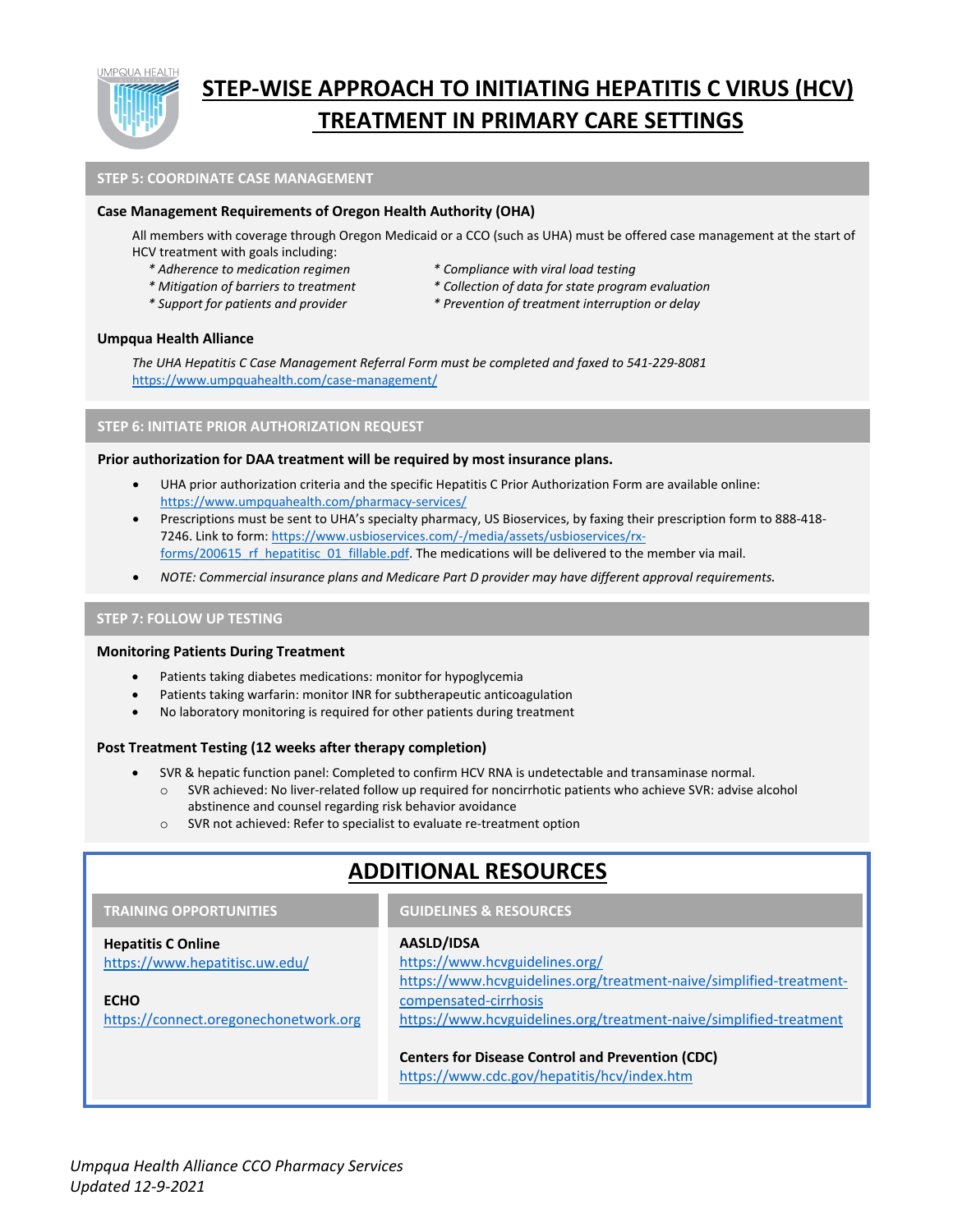



500 SE CASS AVENUE, SUITE 200 ROSEBURG, OR 97470

## Hepatitis C Case Management Referral Form

Fax Form to: 541.229.8180

| **All fields are mandatory and failure to complete will result in the requesting being canceled** |                            |  |  |  |  |  |
|---------------------------------------------------------------------------------------------------|----------------------------|--|--|--|--|--|
| Patient Name:                                                                                     | <b>Prescriber Name:</b>    |  |  |  |  |  |
| Member ID#:                                                                                       | Prescriber NPI#:           |  |  |  |  |  |
| Patient DOB:                                                                                      | Clinic Name:               |  |  |  |  |  |
| Treatment Requested:                                                                              | Office #:<br>Fax#          |  |  |  |  |  |
| Treatment Length:                                                                                 |                            |  |  |  |  |  |
| <b>Treatment Status:</b>                                                                          | <b>Prescriber Contact:</b> |  |  |  |  |  |

The following information is required by Oregon Medicaid to be considered for treatment. Please attached related documents.

| <b>Within the Last 6 months:</b>                                                         |       |         |          |  |  |  |
|------------------------------------------------------------------------------------------|-------|---------|----------|--|--|--|
|                                                                                          |       |         |          |  |  |  |
| Office Visit:                                                                            | Date: |         | Attached |  |  |  |
| <b>HCV RNA Viral Load:</b>                                                               | Date: | Value:  | Attached |  |  |  |
| <b>HBV Status:</b>                                                                       | Date: | Result: | Attached |  |  |  |
| <b>HIV Status:</b>                                                                       | Date: | Result: | Attached |  |  |  |
| Liver Fibrosis:                                                                          | Date: | Result: | Attached |  |  |  |
| Expected survival from non-HCV associated morbidities more than one 1 year?<br>Yes<br>No |       |         |          |  |  |  |
| Liver Transplant Status                                                                  |       |         |          |  |  |  |
| Within the last 3 years:                                                                 |       |         |          |  |  |  |
| <b>HCV Genotype:</b>                                                                     | Date: | Result: | Attached |  |  |  |
| Your patient has been made aware of the Case Management Referral:<br>Yes<br>No           |       |         |          |  |  |  |

Once all information is received our case management team will reach out to the patient.

When our assessment is complete your office will be notified of next step.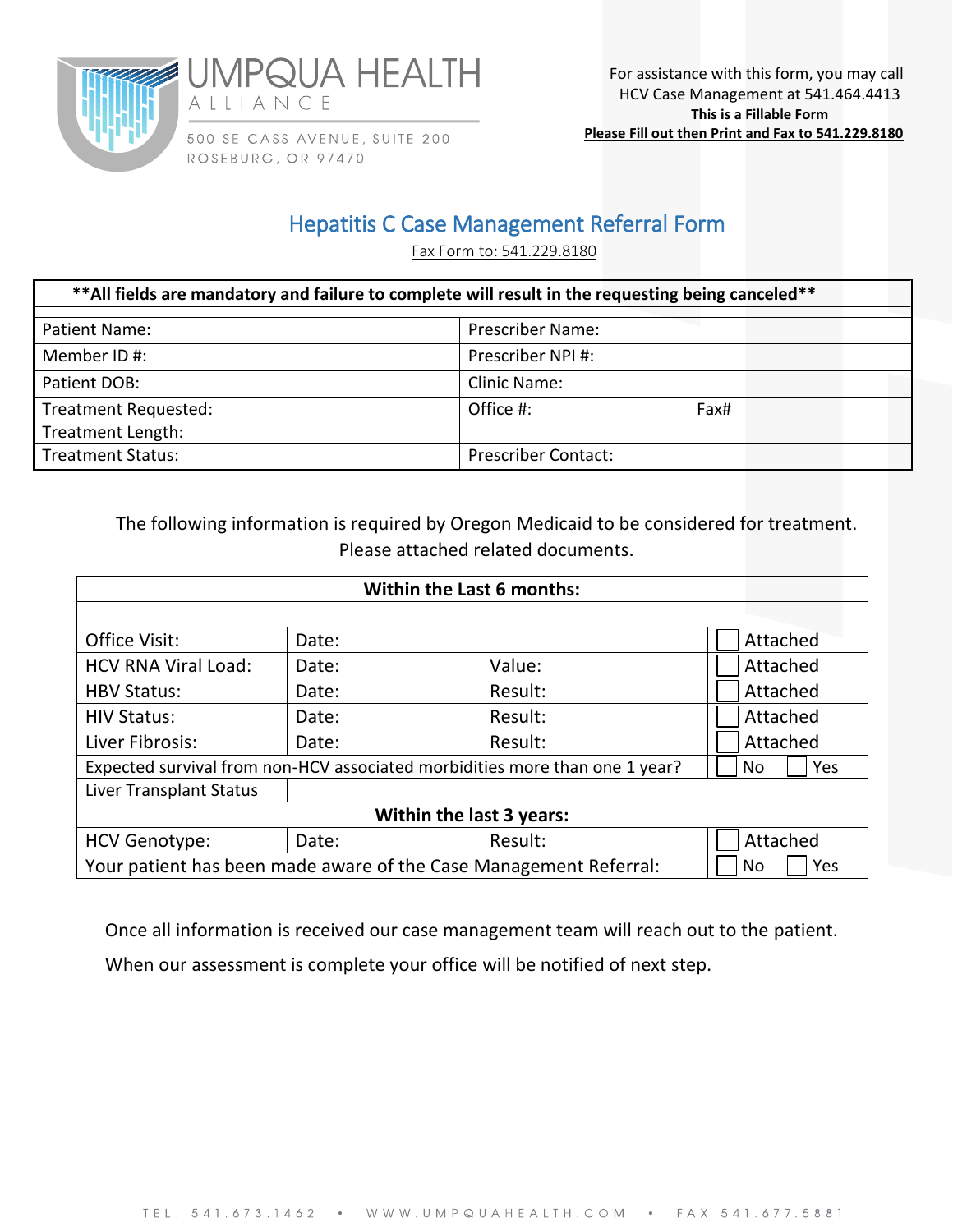



500 SE CASS AVENUE, SUITE 200 ROSEBURG, OR 97470

For assistance with this form, you may call UHA at 541.673.1462 To view our drug policies, please review OHA's [Prior Auth Criteria.](https://www.oregon.gov/oha/HSD/OHP/Tools/Oregon%20Medicaid%20PA%20Criteria,%20June%201,%202017.pdf)

| ** All fields are mandatory and failure to complete will result in the requesting being canceled**    |           |                   |     |                   |                                                        |               |           |  |               |
|-------------------------------------------------------------------------------------------------------|-----------|-------------------|-----|-------------------|--------------------------------------------------------|---------------|-----------|--|---------------|
| Patient Name:                                                                                         |           |                   |     | Prescriber Name:  |                                                        |               |           |  |               |
| Member ID #:                                                                                          |           |                   |     | Prescriber NPI #: |                                                        |               |           |  |               |
| Patient DOB:                                                                                          |           |                   |     | Clinic Name:      |                                                        |               |           |  |               |
| Pharmacy Name:                                                                                        |           |                   |     |                   | Office #:                                              |               | Fax#      |  |               |
| Pharmacy Phone:                                                                                       |           |                   |     |                   | Prescriber Contact Person:                             |               |           |  |               |
| Hepatitis C Drug Requested:                                                                           |           |                   |     | Treatment Length: |                                                        |               |           |  |               |
| Past Treatment History                                                                                |           |                   |     |                   |                                                        |               |           |  |               |
| Dose the patient have a history of HCV treatment? $\vert$ No                                          |           |                   |     |                   | Yes                                                    | Drug Regimen: |           |  |               |
| If past treatment failed, was adherence with medication a concern?                                    |           |                   |     |                   |                                                        | Yes           | <b>No</b> |  | Not sure      |
| Patient's HCV Genotype                                                                                |           |                   |     |                   | HCV RNA Quant (drawn <6 months):                       |               | Date:     |  |               |
| (drawn <3 years):                                                                                     |           |                   |     |                   |                                                        |               |           |  |               |
| Does the patient have HIV?                                                                            | <b>No</b> |                   | Yes |                   | Does the patient have Hepatitis B?<br><b>No</b><br>Yes |               |           |  |               |
| Other Extra Hepatitic Manifestations?                                                                 |           |                   |     |                   |                                                        |               |           |  |               |
| Stage of Fibrosis and method of testing (ie Biopsy, Fibroscan, Fibrosure, Fibrospect,                 |           |                   |     |                   |                                                        |               | Date:     |  |               |
| Clinical Diagnosis):                                                                                  |           |                   |     |                   |                                                        |               |           |  |               |
| Child-Pugh Score:                                                                                     |           | Cirrhosis Status: |     |                   | Compensated                                            | Decompensated |           |  | Non-Cirrhotic |
| Related to Liver Transplant?                                                                          | <b>NO</b> |                   | Yes |                   | Expected survival from non-HCV associated morbidities  |               |           |  |               |
| more than one 1 year?<br><b>NO</b><br>Yes                                                             |           |                   |     |                   |                                                        |               |           |  |               |
| Case Management: Oregon Medicaid requires all members being treated for Hepatitis C to be involved in |           |                   |     |                   |                                                        |               |           |  |               |
| adequate case management to ensure medication compliance and optimal chances for SVR success. Does    |           |                   |     |                   |                                                        |               |           |  |               |
| your patient agree to be followed by Umpqua Health Alliance Case Management?<br><b>No</b><br>Yes      |           |                   |     |                   |                                                        |               |           |  |               |
| ** Umpqua Health Alliance recommends all prior authorizations to be submitted with supporting         |           |                   |     |                   |                                                        |               |           |  |               |
| medical records for a faster and more thorough review.**                                              |           |                   |     |                   |                                                        |               |           |  |               |